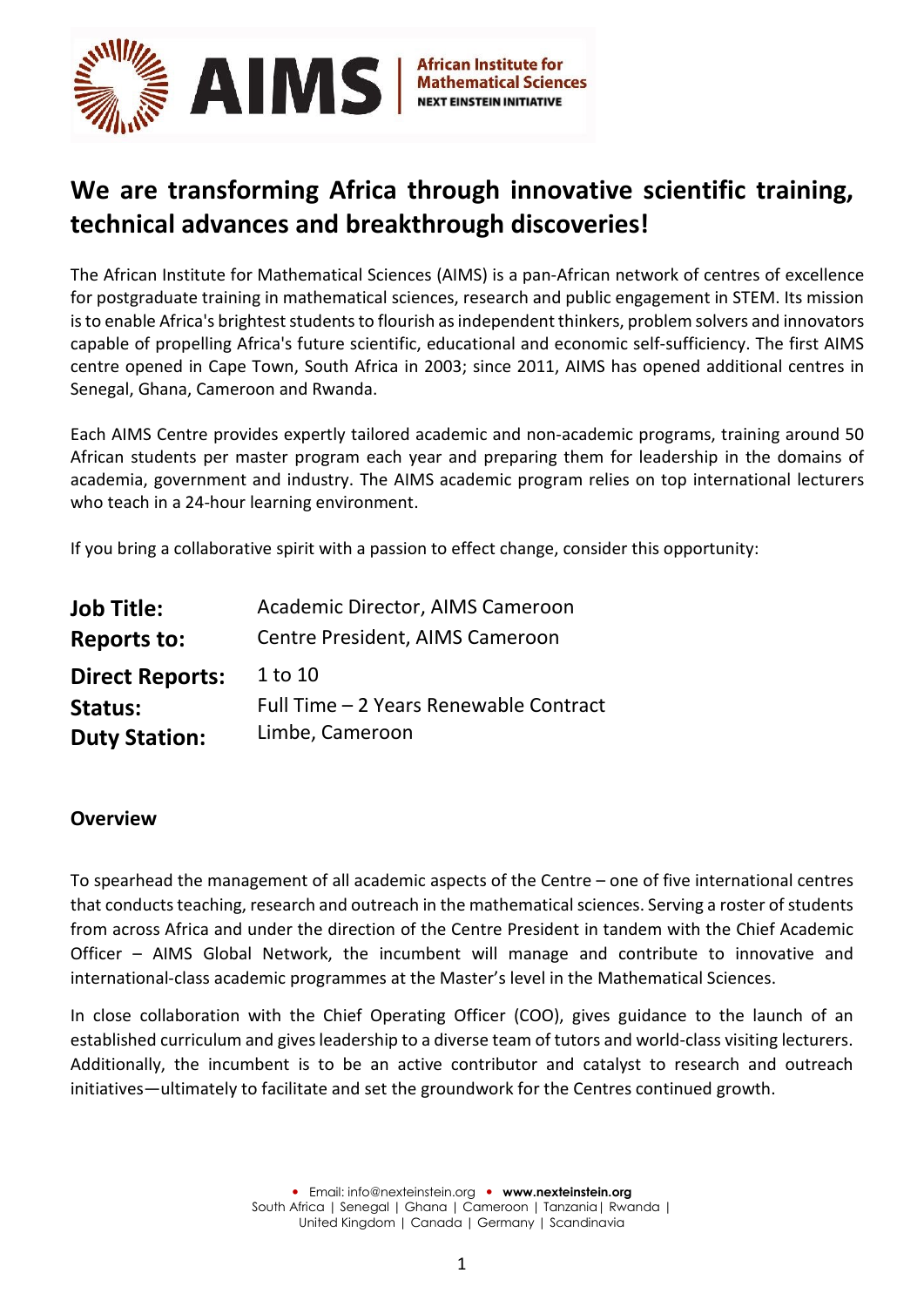

## **Responsibilities**

- 1. Curriculum Development & Management
	- a. Collaborate with network wide academic peers to contribute to the ongoing growth of academic offerings
	- b. Provide support (academic wise) to the Centre President and the COO during project proposal writing and fund raising activities or the development of related documentation. He is also expected to raise fund independently, especially through developing funded exchange programs with lecturers and students
	- c. Develop, in collaboration with the Centre President and the Chief Academic Officer, new Masters and Short training programs which are relevant to the centre.
	- d. Give direction and oversight to the academic team including students, lecturers and tutors, actively leading the selection process of each category of team members (involving partner universities and other actors)
	- e. Daily manage the established curriculum including scheduling, interaction with lecturers, interaction with students, interaction with tutors, student development Manager/officer and other colleagues who will have opportunity to influence the learning environment
	- f. Attend all network/centre required meetings and trainings pertaining to the job of Academic Director
	- g. Ensure High Quality and respect of the AIMS Network Quality Assurance Policy while implementing the established curriculum.
- 2. Research
	- a. Coordinate the research essay phase of the Master's programmes
	- b. Ensure a good level of research for the Academic Director/Manager, the tutors and any other academic staff under supervision
	- c. Developing other research and workshops programmes in coordination with the centre Leadership
- 3. Stakeholder Relations & Partnerships
	- a. Together with the Centre President, identify, establish and nurture relationships with national and international universities or institutions, that yield mutually beneficial and sustainable partnerships.
- 4. Operations Management
	- a. As a senior manager at the Centre, participate in and contribute to the development of the Centre's operational plan and budget process
	- b. Be a visible ambassador of organizational policies and practices taking corrective action with students and academic staff/volunteers as may be necessary
	- c. Liaise closely with the operations team to ensure essential tools and resources are effectively in place to support the learning objectives

 Email[: info@nexteinstein.org](mailto:info@nexteinstein.org)  **[www.nexteinstein.org](http://www.nexteinstein.org/)** South Africa | Senegal | Ghana | Cameroon | Tanzania| Rwanda | United Kingdom | Canada | Germany | Scandinavia